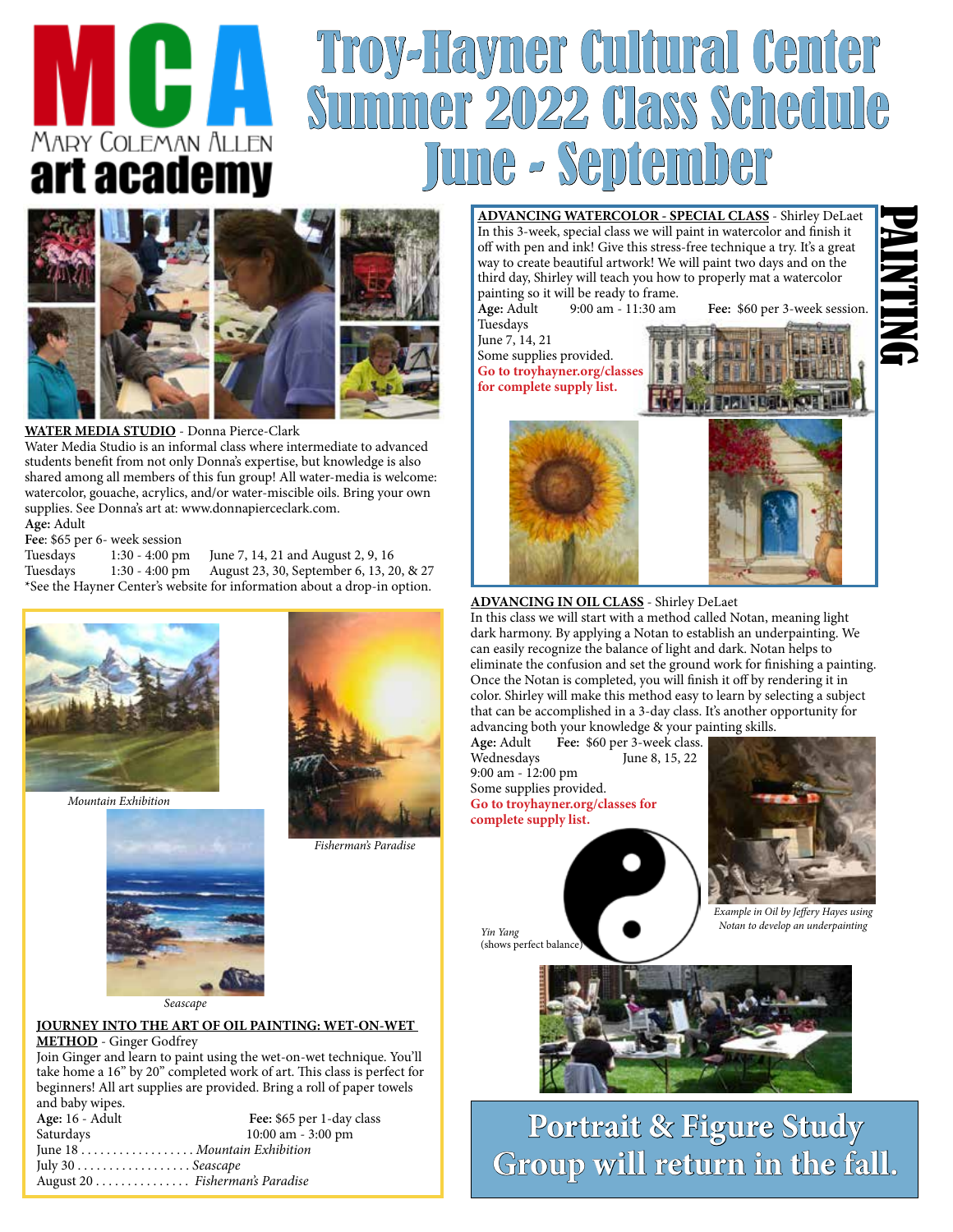

 **OPEN KNIT STUDIO -** Emily Kasper Need help with a project? Bring your supplies & patterns and get assistance with your knitting. \*\*Requires prior knitting experience.

 **Age:** 10 - Adult **Fee:** \$10 per 2-hour session **Session 1:** Mon. 5:00 - 7:00 pm July 25 **Session 2:** Mon. 5:00 - 7:00 pm August 22





### **BEGINNING KNITTING: PILLOW -** Emily Kasper

If you have ever wanted to learn how to knit, this class is where you begin! You'll use the two basic stitches of knitting, knit and purl, to create a decorative pillow. Pattern reading, gauge, and yarn weights will also be covered. All supplies are included.<br>Age: 10 - Adult Fee

**Fee:** \$65 per 3-day class<br>5:00 - 7:00 pm<br>June 6, 13, & 20 Mondays 5:00 - 7:00 pm June 6, 13, & 20

### **BRAMBLE STITCH DISHCLOTH -** Emily Kasper

Create a fun dishcloth while learning a new stitch. All supplies are included. \*\*Requires Beginning Knitting or prior knitting experience.

**Age:** 12 - Adult **Fee:** \$35 per 2-day class Mondays 5:00 - 6:30 pm August 1 & 8





## Connie Galey

**EEGINNING LEWELRY MAKING: DANGLES**<br>
Connie Galey<br>
In this class students will learn basic jewelry<br>
making skills. We will discuss wire and how to<br>
choose the best wire for your project, as well as<br>
the tools needed. We wi In this class students will learn basic jewelry making skills. We will discuss wire and how to choose the best wire for your project, as well as the tools needed. We will be learning how to add multiple components for dangles. Students will design and make a pair of earrings and a matching pendant. All tools and supplies

6:30 - 8:30 pm August 3





**SUMMER STRING CAMP: Violin, Viola, Cello, and Bass** Michele Rocke

Summer String Camp is a new class offered to students who would like to learn new skills and improve on their stringed instrument. Students will perform in a string ensemble learning various types of music while developing new skills, including shifting/positions, 2 octave scales (up to 4 sharps and 4 flats), vibrato, bowing styles, rhythm, and sight reading. Students will supply their own instrument, music stand and pencil. There will be a concert on Friday, June 17th at 12:00 pm. **Age:** 7th - 9th Grades **Fee:** \$125 per 5-day camp 9:00 am - 11:30 am

Michele Rocke



### **MIXED MEDIA UNDER THE SEA TURTLE** - Kelly Rank

Have fun creating an Under the Sea Turtle. We will be using old maps decoupaged in the background and various sea life layered over the top with acrylic paint, stencils, paint pens and acrylic inks. Relax and have fun creating an under water adventure!<br>Age: 7 - Adult

Wednesday 5:30 - 7:30 pm June 8

Fee: \$20 per 2-hour class





**FLAMINGO FUN!** - Kelly Rank Learn to paint a pretty in pink flamingo! We will be using acrylic inks with a straw to create the grassy effects. Acrylic paint, and paint pens.<br>Age: 7 - Adult **Age:** 7 - Adult **Fee:** \$20 per 2-hour class<br>Thursday 10:00 am - 12:00 pm **I** luly 28  $10:00$  am -  $12:00$  pm



**PAINT YOUR PET'S PORTRAIT** - Kelly Rank Learn to paint your special pet! We'll work from a close-up photo of your pet.<br>Age: 9 - Adult

Fee: \$20 per 2-hour class Thursday 10:00 am - 12:00 pm August 4



**Homeschool Art with Dawn Flory will return in the fall.**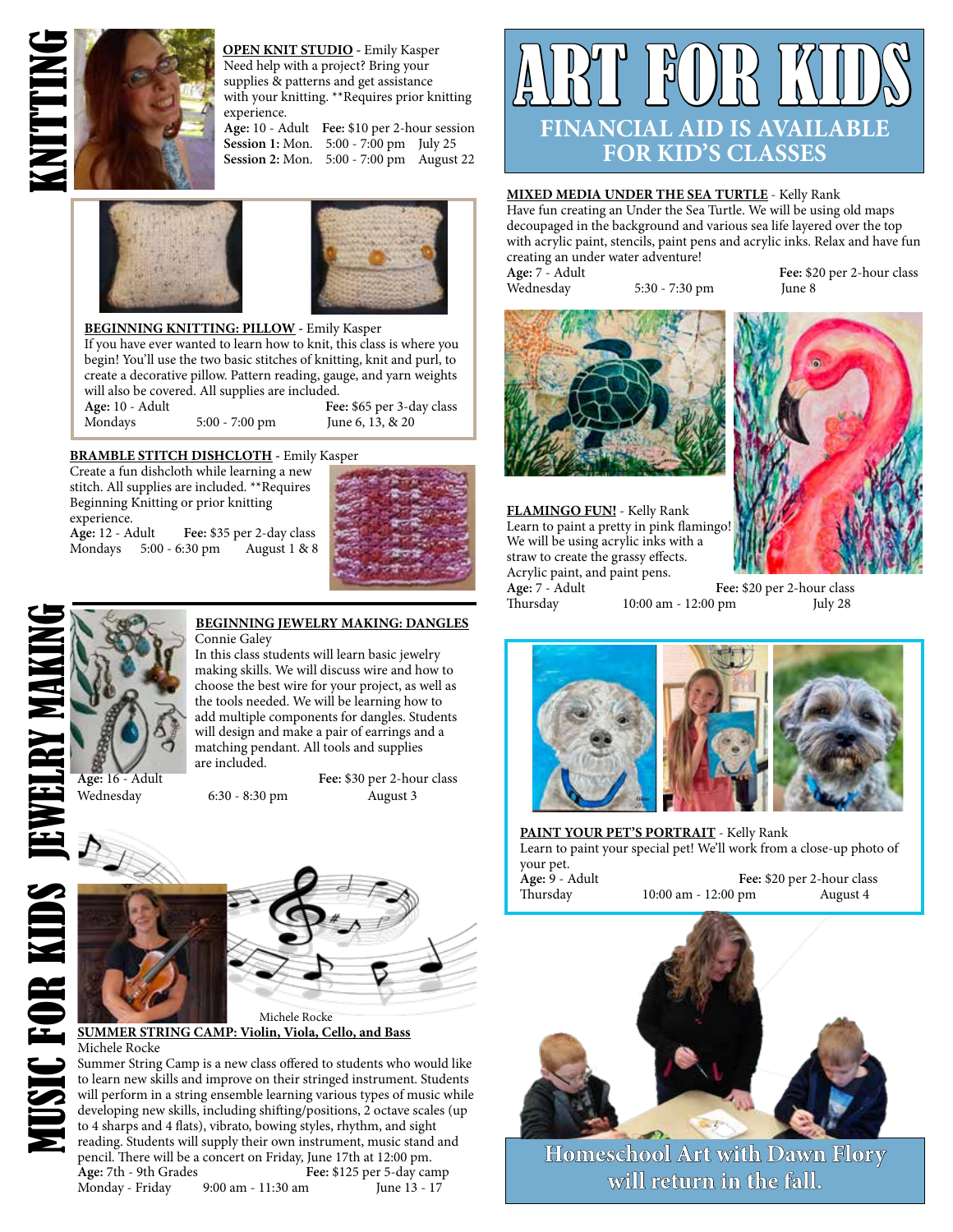

Computer Technology instructor Barbara Moore is a computer "geek" that can teach you technology in normal every day English. Computers don't need to be confusing!

Barbara Moore

Come to this fun, lively, session to get answers to those pesky questions in plain language. Let's take the mystery out of computers. Suitable for computer beginners.

**Age:** Adult **Fee:** \$25 per 2.5 hour class

Tuesday 6:00 - 8:30 pm June 14

### **TECHNOLOGY FOR OLDER ADULTS** Barbara Moore



 The number of older adults continues to soar. The good news is the technology industry has finally realized there is a large market for simpler and intuitive tools to help seniors stay connected with friends and family, have fun, or to stay in their home longer. In this class, we'll talk about a few you might want to explore. Join us and find out what good things may be waiting for you. Students do not need to bring anything to class. Complete handouts provided.

**Age:** Adult **Fee:** \$25 per 2.5 hour class Thursday 6:00 - 8:30 pm July 14



**September 10, 2022 Local music happening in a culture of community generosity. Visit troyhayner.org/music for complete details.**

### **RESEARCHING GENEALOGY: OFFLINE RECORDS & BEGINNING GENEALOGY** - Judy Deeter

People often want to learn more about their ancestors, but do not know how or where to search for family information. This workshop is a two-part "how-to-start" class for beginning genealogists.

**\*1st session: Where Do I Begin?** Students will learn how to link generations of ancestors to themselves. Types of historical and genealogical records and how to document facts about ancestors will be covered.

**\*2nd session: End of Life Records** Several types of records are created when a person dies. This class includes locating death records & document contents.



Judy Deeter is President of The Troy Historical Society and a local history researcher and author.

**Watch for these and other classes to return this fall** 

• **Ballet for Girls with Cynthia Shreffler**

- **Round Dancing with Elaine Wintrow**
- **Ballroom Dancing with Ronnie & Cindy Mullins**
	- **Card Making with Jan Brenneman**
	- **Children's Classes with Elaine Stewart**
		- **Drawing with Leona Sargent**
		- **Clay Studio with Vickie Holdeman**

# **ADMISSION TO OUR EXHIBITS IS ALWAYS FREE!**



# FRIENDS OF HAYNER

**Please consider becoming a Friends of Hayner member for 2022. See the Hayner website for details. Your donations are needed and appreciated.**